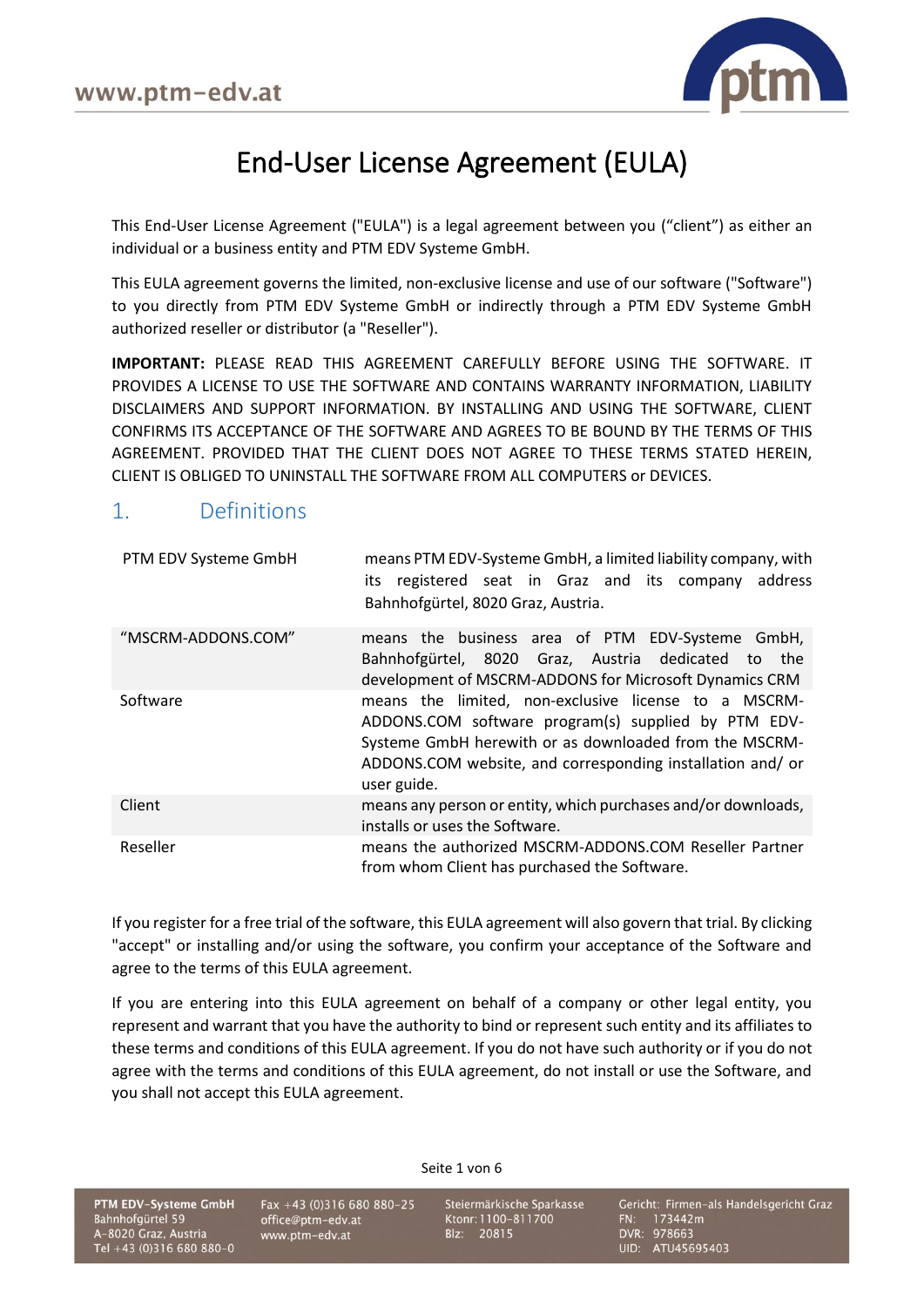

This EULA agreement only applies to the Software supplied by PTM EDV Systeme GmbH for MSCRM-ADDONS.COM Software regardless of whether other software is referred to or described herein. The terms of this agreement also apply to any MSCRM-ADDONS.COM Software updates, supplements, Internet-based services, and support services for the Software.

#### 2. License Grant

PTM EDV Systeme GmbH hereby grants the Client a non-exclusive, non-transferable, nonsublicensable and time-limited (applies to Subscription Contracts) / time-unlimited (applies to Software Purchase Contracts) right to use and exploit the Software on the devices as set forth in the terms and conditions agreed in the EULA agreement and in accordance with the number of users and user licenses identified in the applicable License Schedule.

Client is permitted to load the Software (for example a PC, laptop, mobile or tablet) under your control. You are responsible for ensuring your device meets the minimum requirements of the Software.

Client shall use the Software in accordance with this Agreement. Nothing in this EULA will entitle the Client to receive the source code of the Software, in whole or in part.

Client agrees that PTM EDV Systeme GmbH may audit its use of the Software for compliance with these terms, the checking for valid registrations as well as in an attempt to fight software-piracy at any time, upon reasonable notice. Such audit will occur in accordance with our data protection commitment.

Client agrees to purchase a license for every Microsoft Dynamics 365 CE user, except if a per-user license was purchased.

Client shall not:

- edit, alter, modify, adapt, translate or otherwise change the whole or any part of the Software nor permit the whole or any part of the Software to be combined with or become incorporated in any other software, nor decompile, disassemble or reverse engineer the Software or attempt to do any such measures;
- sell, rent, lease, or sublicense the Software. Licenses may be used by the licensing organization and its group companies in accordance with the licensed number of users;
- reproduce, copy, distribute, resell or otherwise use the Software for any commercial purpose;
- allow any third party to use the Software on behalf of or for the benefit of any third party,
- use the Software in any way which breaches any applicable local, national or international law;
- use the Software for any purpose that PTM EDV Systeme GmbH considers as a breach of this EULA agreement,

Seite 2 von 6

• create derivative works based upon the Software.

Fax +43 (0)316 680 880-25 office@ptm-edv.at www.ptm-edv.at

Steiermärkische Sparkasse Ktonr: 1100-811700 Blz: 20815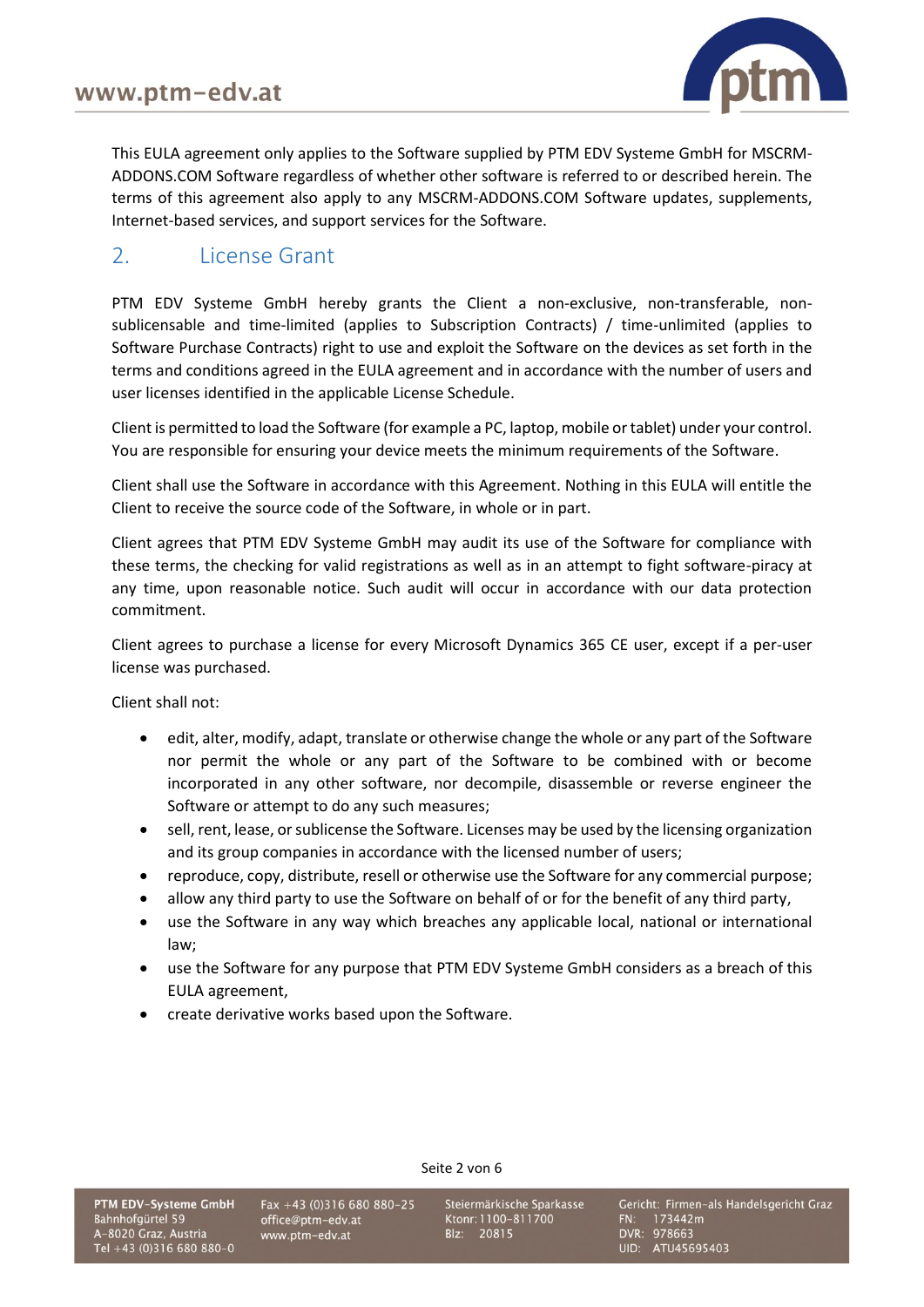

## 3. Intellectual Property and Ownership

PTM EDV Systeme GmbH shall at all times retain ownership of the Software as originally downloaded by you and all subsequent downloads of the Software by you. The Software its copyright, and other intellectual property rights of whatever nature in the Software, including any modifications made thereto are and will remain the exclusive property of PTM EDV Systeme GmbH.

PTM EDV Systeme GmbH reserves the right to grant licenses to use the Software to third parties.

All rights not specifically granted in this License Agreement, including International Copyrights, are reserved by PTM EDV Systeme GmbH and its suppliers.

#### 4. LIMITED WARRANTY & WARRANTY DISCLAIMER

PTM EDV Systeme GmbH warrants that the licensed Software will perform substantially in accordance with the specifications published on www. mscrm-addons.com applicable to the software portion of the licensed product.

PTM EDV Systeme GmbH rejects any warranty with regard to the suitability or usability of the software for a specific purpose if the purpose has not explicitly become the subject matter of the agreement entered into between PTM and the Client. PTM gives no warranty and certainly no guarantee that the functions contained in the software meet the requirements of the Buyer (the intended purpose of the Buyer which has not become the subject matter of the contract concluded) or that the operation of the software will function without interruption or error or that errors in the software must be corrected.

## 5. LIMITATION OF LIABILITY

PTM EDV Systeme GmbH accepts no liability for damages of any kind whatsoever. However, this exclusion does not apply in the event of intent on the part of PTM EDV Systeme GmbH or its fulfilment of obligations.

Any liability, except in the case of intent (the burden of proof lies with the buyer) and for mandatory liability in accordance with any legal provisions, shall in any case be limited to the amount of the respective order sum. In the case of Subscription Contracts, the order amount shall be the amount to be paid over a period of one month (monthly commitment) or one year (annual commitment).

Claims for damages shall become lapsed at the latest upon expiry of one year from the transfer of the software (provision of the software within the framework of SaaS or download of the software), if these have not been asserted in court. These must be asserted in court within three months of knowledge at the latest, otherwise they become lapsed, whereby the aforementioned one-year period must always be observed in the case of other limitation.

Settlement discussions do not suspend the expiry of these deadlines unless this is explicitly assured in text form by PTM EDV Systeme GmbH.

The exclusions and limitations of liability set out in this Clause shall also apply to the same extent in favour of the legal persons, legal representatives, employees and fulfilment obligations of PTM.

Seite 3 von 6

PTM EDV-Systeme GmbH Bahnhofgürtel 59 A-8020 Graz, Austria Tel +43 (0)316 680 880-0 Fax +43 (0)316 680 880-25 office@ptm-edv.at www.ptm-edv.at

Steiermärkische Sparkasse Ktonr: 1100-811700 Blz: 20815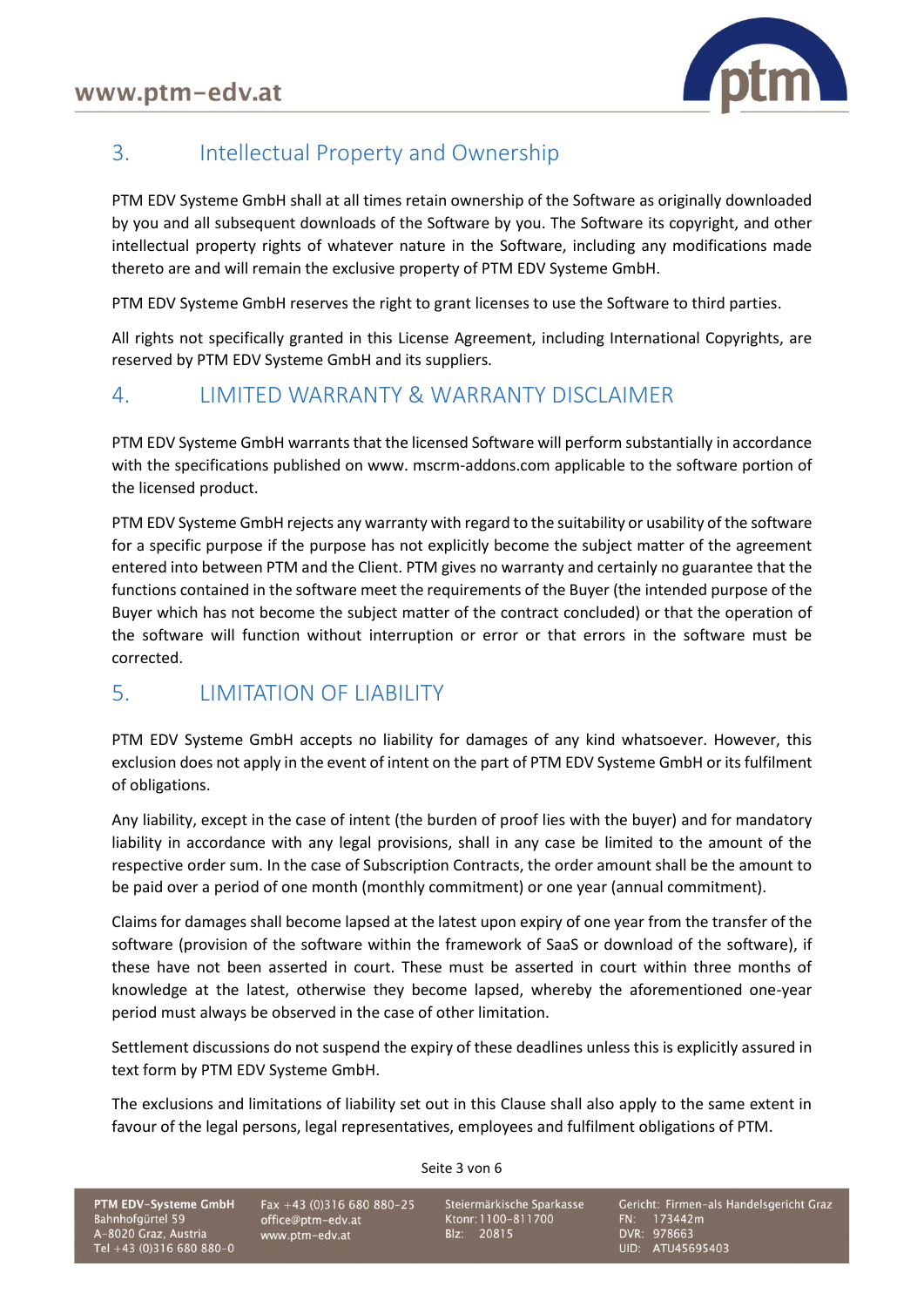

(USA only) SOME STATES DO NOT ALLOW THE LIMITATION OR EXCLUSION OF LIABILITY FOR INCIDENTAL OF CONSEQUENTIAL DAMAGES, SO THE ABOVE LIMITATION OR EXCLUSION MAY NOT APPLY TO CLIENT AND CLIENT MAY ALSO HAVE OTHER LEGAL RIGHTS THAT VARY FROM STATE TO STATE.

#### 6. Support and New Releases

Customers that purchase a mscrm-addons.com product are entitled to support and new releases, if available, for the purchased product for one year from the time of purchase of the particular product. All supports provided is limited to assistance in troubleshooting errors in the mscrm-addons.com applications related to installation or proper functioning of the application.

After one year from the date of the initial purchase, Client may purchase annual support contracts. In all cases where an additional year of support is purchased, the term of that support will commence on the expiration date of the original support period.

Instead of annual support contracts client may, at any time, conclude a Subscription Contract, subject to the applicable pricing. Under the terms of a subscription, the support contract is valid for as long as the subscription is active and may be renewed on a monthly or annual base.

Upgrades of our products to newer versions of MS Dynamics CRM are included in /covered by the support contract and will be provided no later than 3 months after the release of the new MS Dynamics CRM version, unless the product was discontinued.

Subsequent purchases of additional licenses of the same Software fall under the terms of the initial purchase, and do not extend the term of the support.

If the license to a Software is purchased by Client through a Partner and Client pays annual support fees, Partner is responsible for providing support for the licensed Software and Client may request support by contacting Partner directly. Partner may contact PTM EDV Systeme GmbH to request support as needed. If the license to a Software is purchased by Client directly from PTM EDV Systeme GmbH, Client may contact mscrm-addons.com directly to receive support. PTM EDV Systeme GmbH provides detailed product installation guides, users guide and videos on its website at each product's individual homepage. PTM EDV Systeme GmbH provides product support and resources through http://www.mscrm-addons.com.

#### 7. Basis of Bargain

The Warranty Disclaimer, Exclusive Remedies, Limited Liability and Support/Upgrade/Enhancement set forth above are fundamental elements of the basis of the agreement entered into between PTM EDV Systeme GmbH and Client. PTM EDV Systeme GmbH would not be able to provide the Software on an economic basis without such limitations.

Seite 4 von 6

PTM EDV-Systeme GmbH Bahnhofgürtel 59 A-8020 Graz, Austria Tel +43 (0)316 680 880-0 Fax +43 (0)316 680 880-25 office@ptm-edv.at www.ptm-edv.at

Steiermärkische Sparkasse Ktonr: 1100-811700 Blz: 20815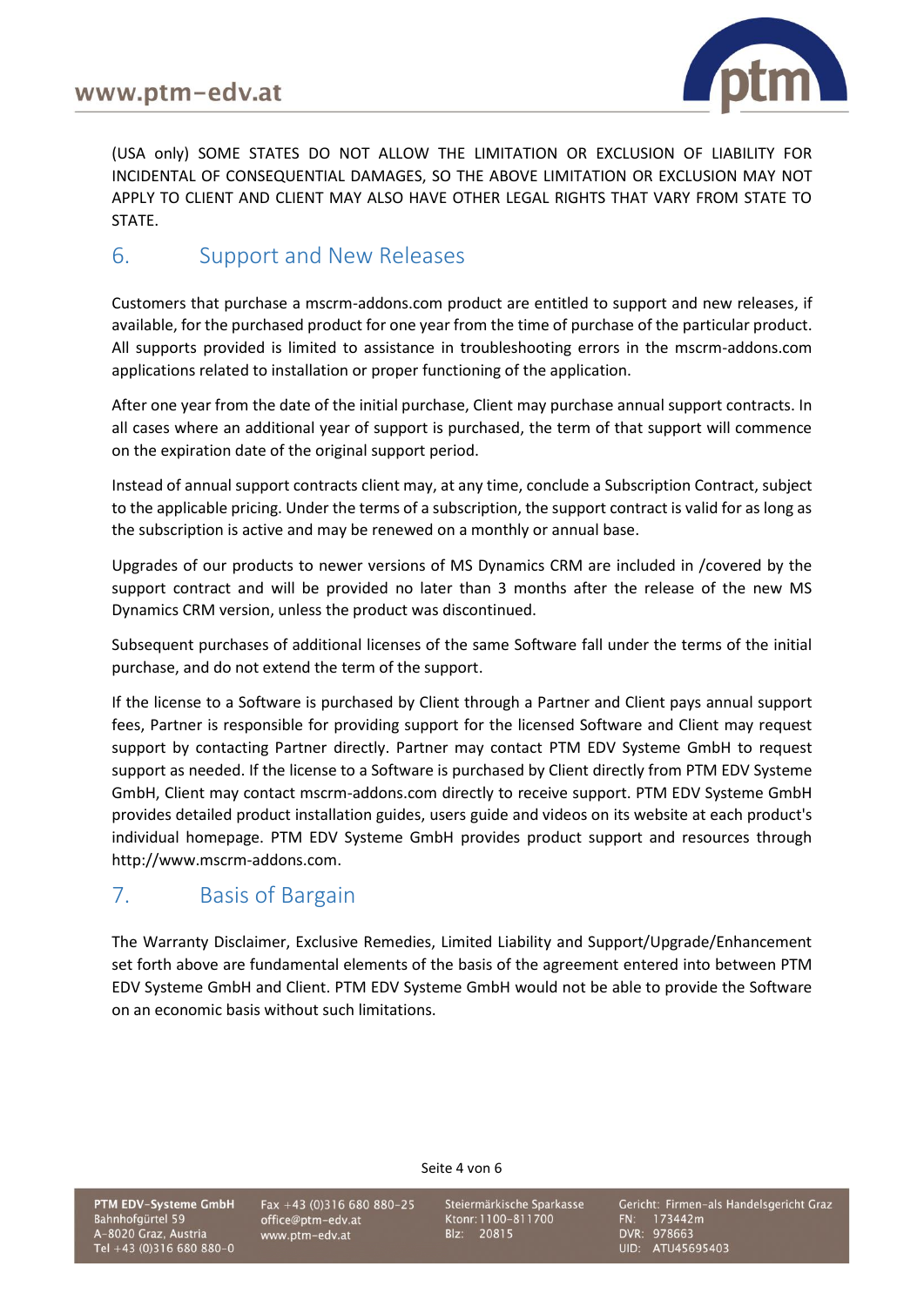

## 8. Force Majeure

MSCRM-ADDONS.com will be free of liability and any obligations to the Client where and for the term that PTM EDV Systeme GmbH is prevented from executing its obligations under this Agreement in whole or in part due to Force Majeure, such as earthquake, typhoon, flood, fire, and war or any other unforeseen and uncontrollable event where mscrm-addons.com has taken any and all appropriate action to mitigate such an event.

#### 9. Termination

This EULA agreement is effective from the date you first download and install the Software and shall continue until the EULA agreement is terminated. You may terminate it at any time upon written notice to PTM EDV Systeme GmbH.

In the event that Client fails to comply with this EULA, PTM EDV Systeme GmbH is entitled to immediately terminate the license by giving you written notice of your breach and PTM EDV Systeme GmbH's decision to terminate this EULA.

Upon termination Client agrees to discontinue any use and to destroy all copies of the Software and documentation and shall provide written verification of such destruction.

The provisions that by their nature continue and survive will survive any termination of this EULA agreement.

## 10. Transferability

Licenses of mscrm-addons.com Software may only be used by the licensing organization and its group companies in accordance with the applicable number of users.

The Client is only entitled - if technically possible at all - to permanently transfer the rights arising from the EULA agreement (and the applicable General Terms and Conditions) to a third party, provided that the Client transfers all copies of the software and all written accompanying material and the third party agrees demonstrably to the provisions of the concluded contract between PTM EDV System GmbH and the original Client.

#### 11. Governing Law

This EULA agreement, and any dispute arising out of or in connection with this EULA agreement, shall be governed by and construed in accordance with the laws of AUSTRIA. The provisions of the United Nations Convention on Contracts for the International Sale of Goods (CISG) shall not apply. Nor do the reference or conflict of laws rules of private international law shall apply.

The exclusive place of jurisdiction for all disputes arising from the business relationship between PTM EDV Systeme GmbH and the Client is the registered office of PTM. PTM EDV Systeme GmbH shall also be entitled to take legal action at any other permissible place of jurisdiction.

Seite 5 von 6

PTM EDV-Systeme GmbH Bahnhofgürtel 59 A-8020 Graz, Austria Tel +43 (0)316 680 880-0 Fax +43 (0)316 680 880-25 office@ptm-edv.at www.ptm-edv.at

Steiermärkische Sparkasse Ktonr: 1100-811700 Blz: 20815